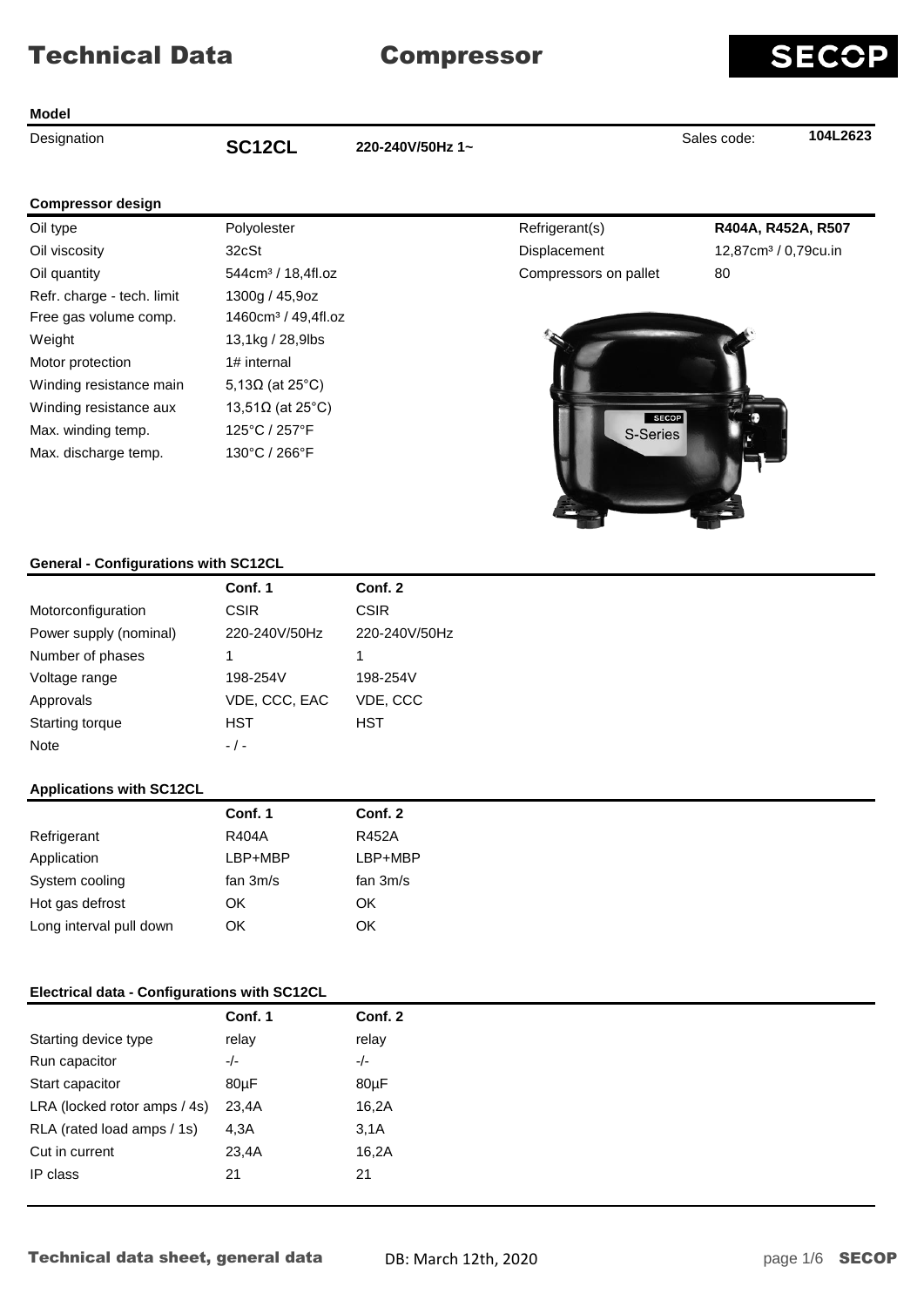#### **Model**

**Designation CONFINGLE 104L2623**<br> **SCONFINGLE 1220-240V/50Hz 1~ CONFINGLE 104L2623** 

## **Compressor dimensions**

| <b>Housing</b> | A Height          | 209mm / 8,23in  |
|----------------|-------------------|-----------------|
|                | <b>B</b> Height   | 203mm / 7,99in  |
|                | C Length shell    | 218mm / 8,58in  |
|                | D Length w. cover | 255mm / 10,04ii |
|                | E Width           | 151mm / 5,94in  |

203mm / 7,99in 218mm / 8,58in er 255mm / 10,04in 151mm / 5,94in

| <b>Connectors</b>                 |         | <b>Suction</b> | <b>Discharge</b> | <b>Process</b> |  |
|-----------------------------------|---------|----------------|------------------|----------------|--|
|                                   |         | x              |                  | z              |  |
| Diameter                          | [mm]    | øi 8,11-8,29   | øi 6,11-6,29     | øi 6,11-6,29   |  |
| (i:inside, o:outside)             | [in]]   | øi 0,32-0,33   | øi 0,24-0,25     | øi 0,24-0,25   |  |
| Material                          |         | copper         | copper           | copper         |  |
| Horizontal angle                  | ±2°     | $37^\circ$     | $37^\circ$       | $143^\circ$    |  |
| Vertical angle<br>$\pm 2^{\circ}$ |         | $30^\circ$     | 0°               | $150^\circ$    |  |
| Position I/h/w                    | [mm]    | 107/183/55     | 115/100/63       | $-107/183/55$  |  |
|                                   | $[$ in] | 4,2/7,2/2,2    | 4,5/3,9/2,5      | $-4,2/7,2/2,2$ |  |
| Straight tube I.                  | [mm]    | 12             | 12               | 12             |  |
|                                   | [in]    | 0.5            | 0.5              | 0.5            |  |



# **Compressor fixation**



**Mounting accessories comp.** The comp. multi pack Bolt joint | M6 | ø16mm 118-1917 118-1918 Bolt joint | ø1/4" | ø16mm 118-1946 Bolt joint | ø1/4" | ø19mm 118-1949 Snap-on | ø7,3 | ø16mm 118-1947 118-1919



Bolt joint



Snap-on

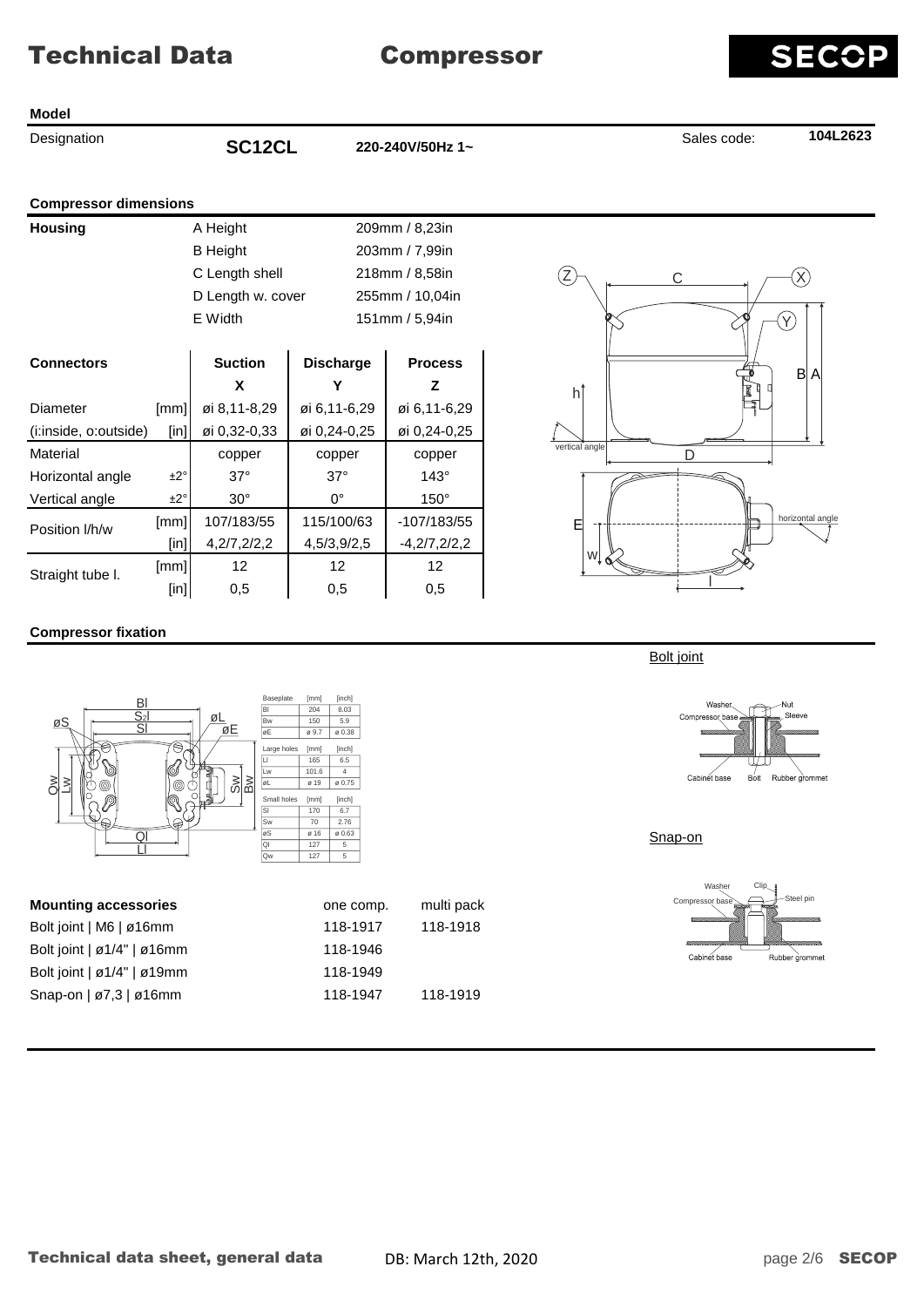

#### **Model**

| Designation |  |
|-------------|--|
|             |  |

Designation **Conf. 1** Sales code: **104L2623 SC12CL 220-240V/50Hz**

| Configuration          |                  |
|------------------------|------------------|
| Motorconfiguration     | CSIR             |
| Power supply (nominal) | 220-240V/50Hz 1~ |
| Refrigerant            | R404A            |
| Application            | LBP+MBP          |
| Voltage range          | 198-254V         |
| Starting torque        | HST              |
| Approvals              | VDF              |
|                        | CCC.             |
|                        | EAC.             |

## **Ambient temperatures / system cooling**

| Ambient temperature min.: | 10°C / 50°F  |
|---------------------------|--------------|
| Ambient temperature max.: | 38°C / 101°F |

| <b>System cooling</b> (n/a: outside limits) |            |            |     |  |  |  |  |  |  |
|---------------------------------------------|------------|------------|-----|--|--|--|--|--|--|
| T ambient                                   | -RP        | MBP        | HBP |  |  |  |  |  |  |
| 32°C / 90°F                                 | fan $3m/s$ | fan 3m/s   | n/a |  |  |  |  |  |  |
| 38°C / 100°F                                | fan $3m/s$ | fan $3m/s$ | n/a |  |  |  |  |  |  |
| 43°C / 110°F                                | n/a        | n/a        | n/a |  |  |  |  |  |  |

## **Operation pressure range**





#### **Components**

| a2 relav               | 117U6005 |
|------------------------|----------|
| start capacitor (80µF) | 117U5017 |
| cord relief            | 103N1004 |
| plastic cover          | 103N2009 |
|                        |          |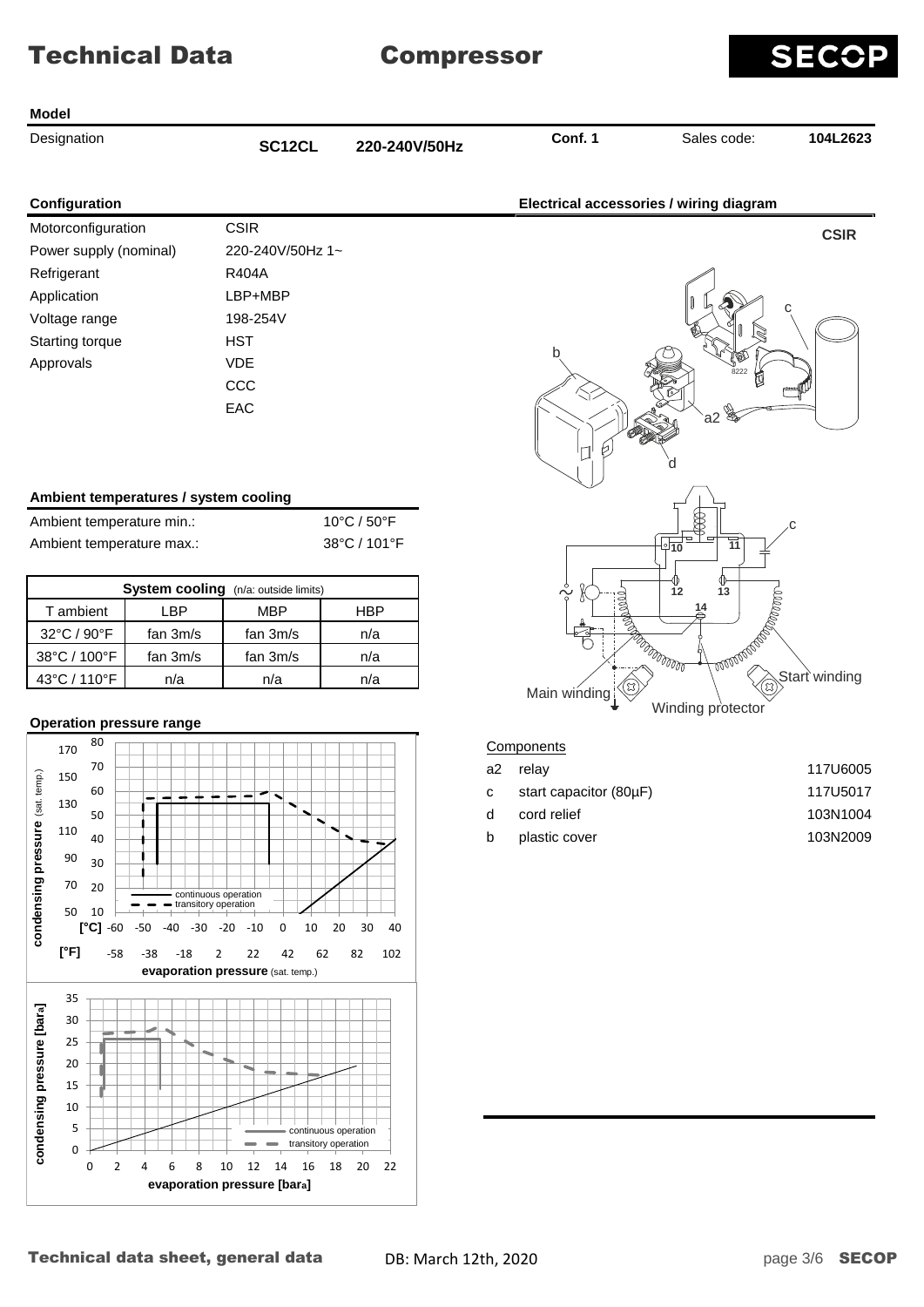**Model**

Designation **Conf. 1** Sales code: **104L2623 SC12CL 220-240V/50Hz**

**SECOP** 

**Optimization + standard conditions** 220V/50Hz, CSIR, fan 3m/s, VDE, CCC, EAC

|                       |                            | Evaporating pressure (saturation temperature) |                  |             |                                              |         |                   |                     |            |           |       |      |                |                             |
|-----------------------|----------------------------|-----------------------------------------------|------------------|-------------|----------------------------------------------|---------|-------------------|---------------------|------------|-----------|-------|------|----------------|-----------------------------|
|                       |                            |                                               |                  |             | Condensing pressure (saturation temperature) |         | Power consumption |                     |            |           |       |      |                |                             |
|                       |                            |                                               | Return gas temp. |             |                                              |         |                   | Current consumption |            |           |       |      |                |                             |
|                       |                            |                                               |                  |             | Liquid temp.                                 |         |                   |                     |            |           |       |      | Ref. mass flow |                             |
|                       |                            |                                               |                  |             | Cooling capacity                             |         |                   | <b>COP</b>          | <b>EER</b> |           | IP1   |      | m              |                             |
|                       | рe                         | рc                                            | RGT              | Tlig        | [W]                                          | [Btu/h] | [kcal/h]          | [W/W]               | [Btu/Wh]   | [kcal/Wh] | [W]   | [A]  | [kg/h]         |                             |
| [°C]<br>[°F]          | $-23,3$<br>$-10$           | 54,4<br>130                                   | 32,2<br>90       | 32,2<br>90  | 514,4                                        | 1757    | 442,7             | 1,09                | 3,74       | 0,94      | 469,8 | 2,89 | 11,99          | <b>ASHRAE</b><br><b>LBP</b> |
| [°C]<br>[°F]          | $-25$<br>$-13$             | 55<br>131                                     | 32<br>89,6       | 55<br>131   | 333,9                                        | 1140    | 287,3             | 0,75                | 2,57       | 0.65      | 443,7 | 2,80 | 10,43          | cecomaf<br><b>LBP</b>       |
| [°C]<br>[°F]          | $-35$<br>$-31$             | 40<br>104                                     | 20<br>68         | 40<br>104   | 282,4                                        | 965     | 243,1             | 0,87                | 2,99       | 0,75      | 322,9 | 2,43 | 7,68           | EN12900<br><b>LBP</b>       |
| $[^{\circ}C]$<br>[°F] | $-6,66$<br>20 <sub>l</sub> | 54,4<br>130                                   | 35<br>95         | 46,1<br>115 | 1113,4                                       | 3803    | 958,2             | 1,50                | 5,13       | 1,29      | 740,7 | 3,96 | 30,64          | <b>ASHRAE</b><br><b>MBP</b> |
| [°C]<br>[°F]          | $-10$<br>14                | 55<br>131                                     | 32<br>89,6       | 55<br>131   | 814,0                                        | 2780    | 700,5             | 1,19                | 4,06       | 1,02      | 685,4 | 3,73 | 26,06          | cecomaf<br><b>MBP</b>       |
| [°C]<br>[°F]          | $-10$<br>14                | 45<br>113                                     | 20<br>68         | 45<br>113   | 987,5                                        | 3372    | 849,8             | 1,51                | 5,16       | 1,30      | 653,9 | 3,64 | 29,74          | EN12900<br><b>MBP</b>       |

### **Performance tables** 220V/50Hz, CSIR, fan 3m/s, VDE, CCC, EAC

|                  | Cooling capacity<br>pe |                 |         |         | COP      | <b>EER</b> |          | P <sub>1</sub> | m     |      |         |
|------------------|------------------------|-----------------|---------|---------|----------|------------|----------|----------------|-------|------|---------|
|                  | [°C]                   | [°F]            | [W]     | [Btu/h] | [kcal/h] | [W/W]      | [Btu/Wh] | [kcal/Wh] [W]  |       | [A]  | [kg/h]  |
| [°C/°F]          | $-45$                  | $-49$           | 57,7    | 197     | 49,7     | 0,30       | 1,04     | 0,26           | 189,6 | 2,15 | 1,53    |
| cond. pressure   | $-35$                  | $-31$           | 237,3   | 810     | 204,2    | 0,75       | 2,56     | 0,65           | 316,5 | 2,43 | 6,34    |
| $pc = 45/113$    | $-30$                  | $-22$           | 353,2   | 1206    | 304,0    | 0,93       | 3,17     | 0,80           | 380,3 | 2,61 | 9,48    |
| return gas temp. | $-25$                  | $-13$           | 489,8   | 1673    | 421,5    | 1,10       | 3,76     | 0,95           | 445,3 | 2,82 | 13,21   |
| RGT= 32/90       | $-20$                  | $-4$            | 649,5   | 2218    | 559,0    | 1,27       | 4,33     | 1,09           | 512,1 | 3,06 | 17,62   |
| liquid temp      | $-15$                  | 5 <sub>l</sub>  | 834,8   | 2851    | 718,4    | 1,44       | 4,90     | 1,24           | 581,4 | 3,34 | 22,80   |
| Tliq= 45/113     | $-5$                   | 23 <sub>l</sub> | 1291,7  | 4411    | 1111,6   | 1,77       | 6,04     | 1,52           | 730,1 | 3,97 | 35,91   |
| [°C/°F]          | $-45$                  | $-49$           | $-39,2$ | $-134$  | $-33,8$  | $-0,29$    | $-0,97$  | $-0,25$        | 137,6 | 1,98 | $-1,20$ |
| cond. pressure   | $-35$                  | $-31$           | 117,3   | 401     | 101,0    | 0,40       | 1,38     | 0,35           | 290,5 | 2,33 | 3,63    |
| pc= 55/131       | $-30$                  | $-22$           | 216,9   | 741     | 186,6    | 0,59       | 2,02     | 0,51           | 366,7 | 2,55 | 6,74    |
| return gas temp  | $-25$                  | $-13$           | 333,9   | 1140    | 287,3    | 0,75       | 2,57     | 0,65           | 443,7 | 2,80 | 10,43   |
| RGT= 32/90       | $-20$                  | $-4$            | 470,8   | 1608    | 405,2    | 0,90       | 3,08     | 0,78           | 522,0 | 3,08 | 14,81   |
| liquid temp      | $-15$                  | 5 <sub>l</sub>  | 630,0   | 2152    | 542,2    | 1,05       | 3,57     | 0,90           | 602,3 | 3,39 | 19,98   |
| Tliq= 55/131     | $-5$                   | 23              | 1025,1  | 3501    | 882,2    | 1,33       | 4,54     | 1,14           | 771,8 | 4,09 | 33,18   |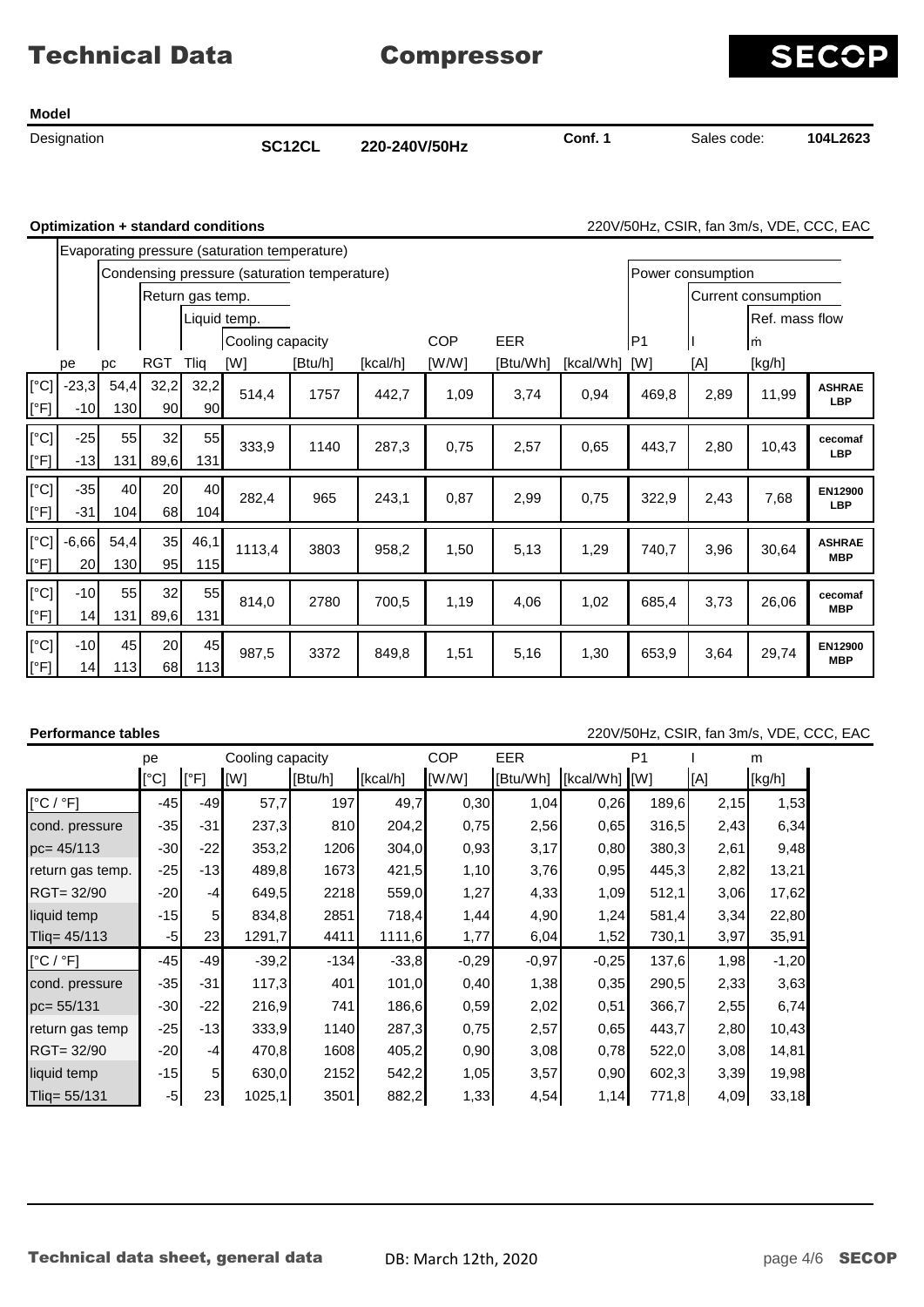

#### **Model**

| <b>Designation</b> |  |
|--------------------|--|

Designation **Conf. 2** Sales code: **104L2623 SC12CL 220-240V/50Hz**

| Configuration          |                  |
|------------------------|------------------|
| Motorconfiguration     | <b>CSIR</b>      |
| Power supply (nominal) | 220-240V/50Hz 1~ |
| Refrigerant            | R452A            |
| Application            | LBP+MBP          |
| Voltage range          | 198-254V         |
| <b>Starting torque</b> | HST              |
| Approvals              | VDF              |
|                        |                  |

| Ambient temperature min.: | 10°C / $50^{\circ}$ F |
|---------------------------|-----------------------|
| Ambient temperature max.: | 38°C / 101°F          |

| System cooling (n/a: outside limits) |            |            |     |  |  |  |  |  |  |
|--------------------------------------|------------|------------|-----|--|--|--|--|--|--|
| T ambient                            | -RP        | MBP        | HBP |  |  |  |  |  |  |
| 32°C / 90°F                          | fan $3m/s$ | fan 3m/s   | n/a |  |  |  |  |  |  |
| 38°C / 100°F                         | fan 3m/s   | fan $3m/s$ | n/a |  |  |  |  |  |  |
| 43°C / 110°F                         | n/a        | n/a        | n/a |  |  |  |  |  |  |

## **Operation pressure range**





#### **Components**

| a2 relav               | 117U6005 |
|------------------------|----------|
| start capacitor (80µF) | 117U5017 |
| cord relief            | 103N1004 |
| plastic cover          | 103N2009 |
|                        |          |